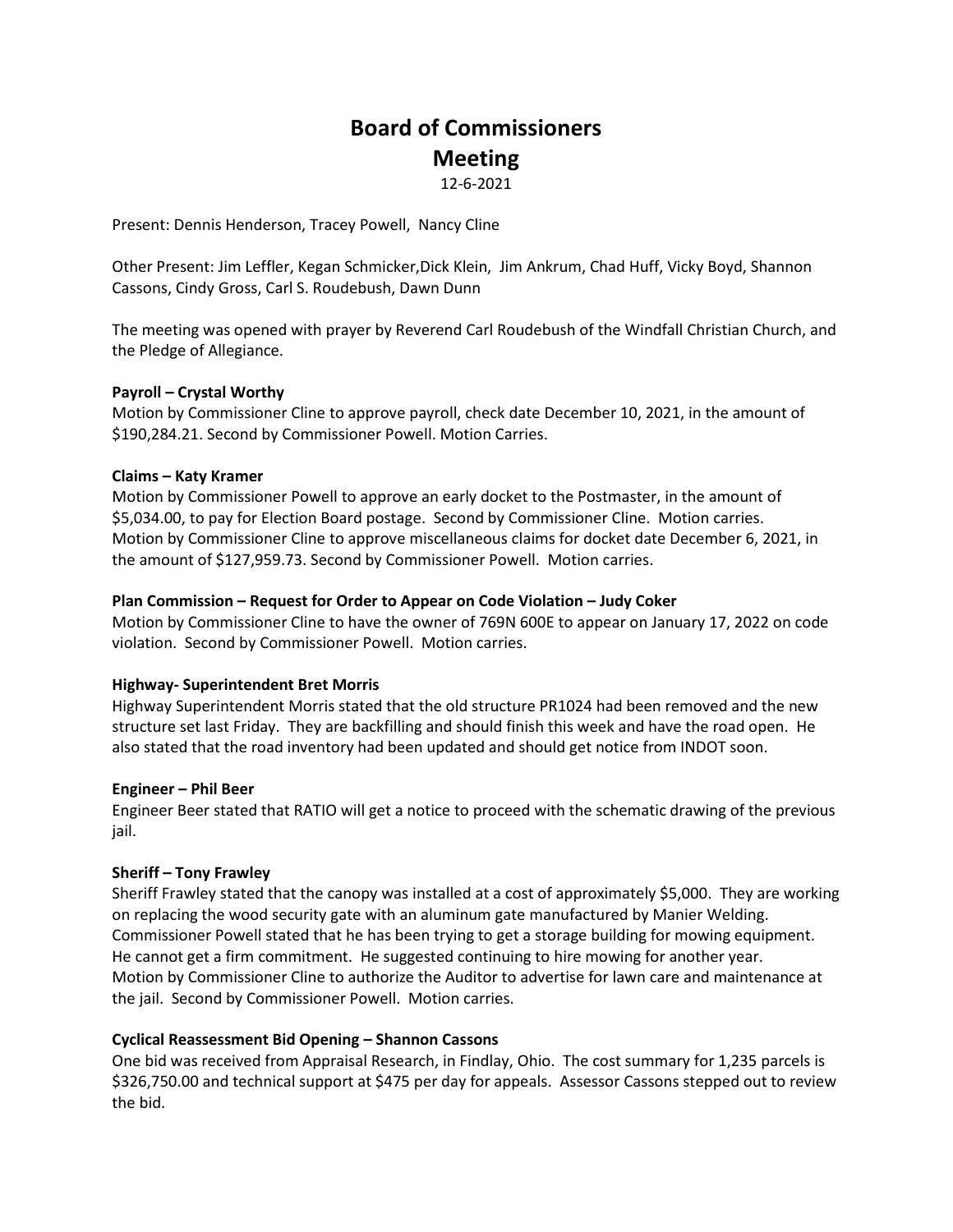# **Property Tax Assessment Board of Appeals (PTABOA) - Request to reduce to 3 person board**

No action pending preparation of an ordinance.

# **County Foundation –Countywide Vision Plan – Mark Baird and David Terrell**

County Foundation Executive Director Mark Baird and David Terrell of Ball State University presented a slide presentation of the Countywide Vision Plan based on meetings held last summer in Kempton, Sharpsville, Windfall, and the City of Tipton. Lilly Endowment provided financial assistance. The presentation contained goals and recommendations for the county. Mr. Baird asked that the Board of Commissioners consider adopting the plan by resolution. Attorney Regnier will consult with Mr. Baird.

# **Reassessment Contract**

Assessor Cassons recommended that the Commissioners approve the Appraisal Research contract with a correction of an error. The number of parcels is not 1,235. It is 12,679. She noted that the County is provided 20 days of free research before the \$475 per day is charged.

Motion by Commissioner Powell to approve the General Reassessment for 2021-2026 with Appraisal Research, at a cost of \$326,750, with noted change. Second by Commissioner Cline. Motion carries.

# **F & K Construction Shelving Project on Cicero Creek – Request to lease part of Doctor's Park**

F & K Construction requested lease of part of the Doctor's Park property for a temporary office and to stage equipment for the Cicero Creek shelving project. They have offered \$500 per month. The Commissioners tabled consideration in order to consult with the Threshers and Fair Board and for the preparation of a contract.

# **Mowing for 2022**

Commissioner Powell stated that the Fairgrounds handles their own mowing. The mowing at the Courthouse will be handled separately.

Motion by Commissioner Cline to advertise for mowing at the Jail for 1 year. Second by Commissioner Powell. Motion carries.

# **Seals Ambulance Service Contract –final draft**

County Attorney Mark Regnier provided the Commissioners with copies of a final draft of the two year contract with Seals Ambulance Service. The only change was in the amount of liability insurance. Motion by Commissioner Powell to amend the agreement with Seals for ambulance service for Tipton county. Second by Commissioner Cline. Motion carries. The contract was signed by the Commissioners.

# **Ordinance BOC2021-07 Health Department – Amended Fees ORDINANCE BOC 2021-07**

# **AN ORDINANCE OF THE BOARD OF COMMISSIONER OF TIPTON COUNTY, INDIANA AMENDING THE SCHEDULE OF FEES CHARGED BY THE TIPTON COUNTY HEALTH DEPARTMENT**

**WHEREAS,** the Tipton County Board of Commissioners of Tipton County, Indiana (hereafter the "Commissioners") previously adopted a schedule of fees (hereafter "Fee Schedule") pursuant to state statute and or local ordinance, establishing fees for services to be charged by the Tipton County Health Department (hereafter "Health Department") for services provided to the public; and,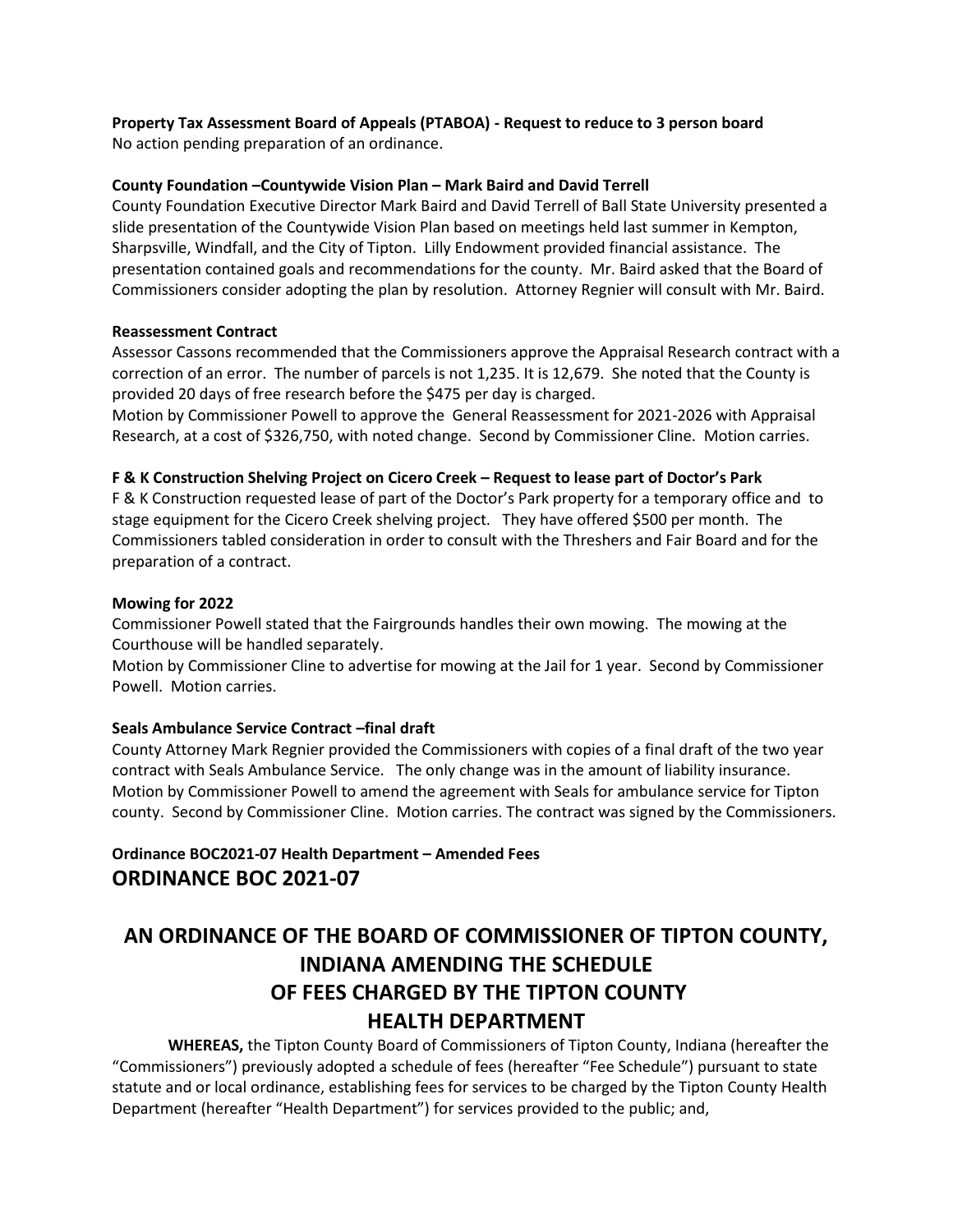**WHEREAS**, the Health Department Fee Schedule has been previously amended, with the last amendment made pursuant to Ordinance BOC 2018-06; and,

**WHEREAS,** the Health Department has recommended changes to the current Fee Schedule to take effect in January of 2022 as set forth hereinafter on Amended Schedule A attached hereto; and,

**WHEREAS,** the Commissioners concur with the Health Department's recommendations regarding the proposed changes to the Fee Schedule and find that the recommended changes attached as Amended Schedule A are reasonable and not in excess of the cost for providing for such services.

**BE IT THEREFORE ORDAINED** by the Commissioners that on or after January 1, 2022 and the publication of the amended fee schedule adopted herein, the schedule of fees charged for services provided by the Health Department shall be as shown on Amended Schedule A attached hereto and made a part hereof, with such fees to be collected and disbursed in accordance with Section IV-A of the Tipton County Code.

**BE IT FURTHER ORDAINED** that all other provisions of the current Fee Schedule inconsistent with Amended Schedule A attached hereto, are hereby repealed, and that all other provisions of the current Fee Schedule and the Tipton County Code, except as expressly amended in this Ordinance, are hereby ratified and confirmed and the same shall remain in full force and effect.

Passed and adopted this \_\_\_\_\_\_\_ day of \_\_\_\_\_\_\_\_\_\_\_\_\_\_\_\_\_\_\_\_\_\_\_, 2021.

Ordinance 2021-07 Page 2 of 2.

> TIPTON COUNTY, INDIANA BOARD OF COMMISSIONERS BY:

\_\_\_\_\_\_\_\_\_\_\_\_\_\_\_\_\_\_\_\_\_\_\_\_\_\_\_\_\_

\_\_\_\_\_\_\_\_\_\_\_\_\_\_\_\_\_\_\_\_\_\_\_\_\_\_\_\_

\_\_\_\_\_\_\_\_\_\_\_\_\_\_\_\_\_\_\_\_\_\_\_\_\_\_\_\_

Dennis Henderson President

Tracey Powell Vice President

Nancy Cline Member

ATTEST:

GREGG A. TOWNSEND Tipton County Auditor Prepared by: Mark R. Regnier Tipton County Attorney 120 S. West Street Tipton, Indiana 46072 765-675-2211 [markregnieratty@gmail.com](mailto:markregnieratty@gmail.com)

\_\_\_\_\_\_\_\_\_\_\_\_\_\_\_\_\_\_\_\_\_\_\_\_\_\_

I affirm under the penalties for perjury that I have taken reasonable care to redact each social security number in this document unless required by law. Mark R. Regnier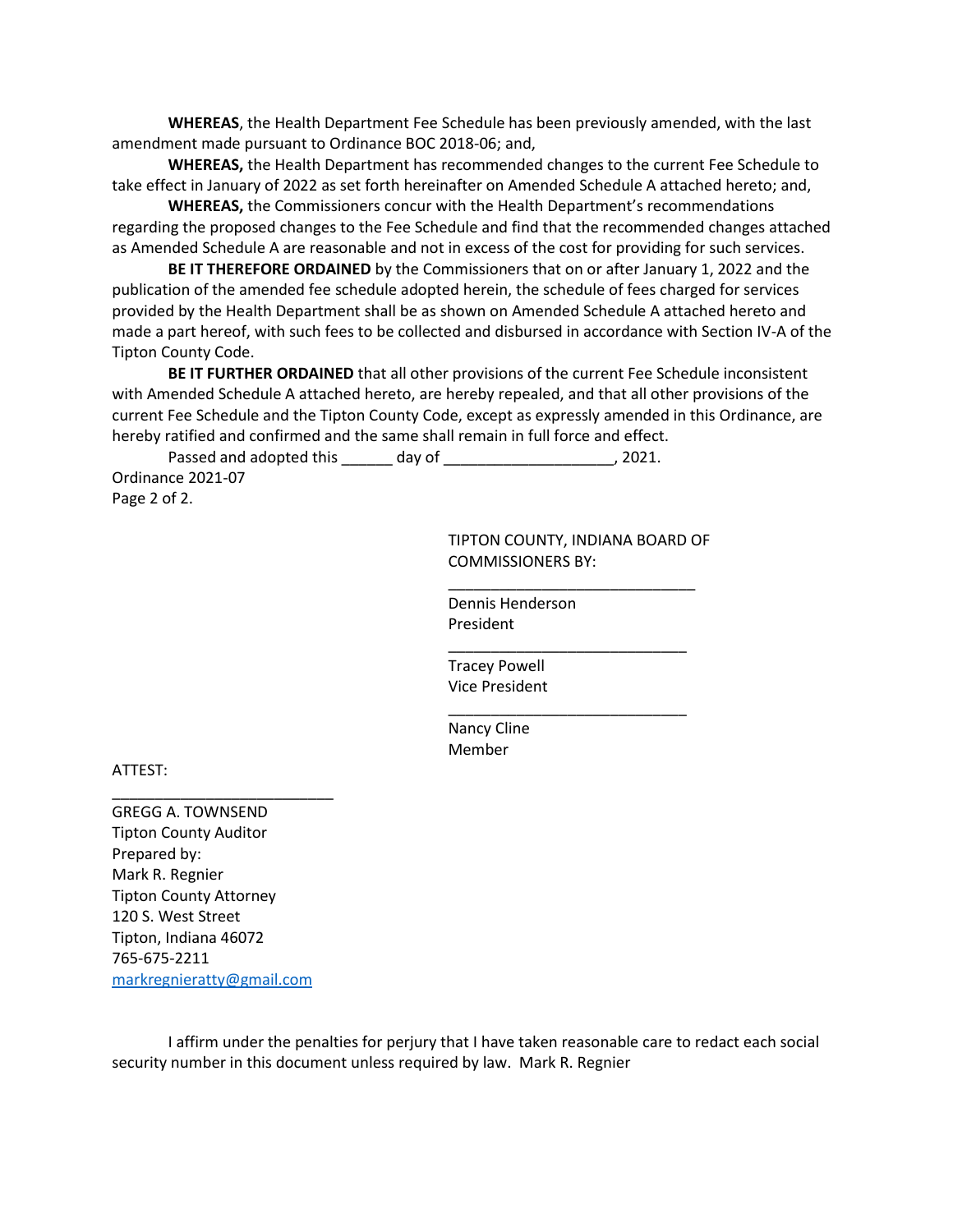# **AMENDED SCHEDULE A**

| <b>AMENDED SCHEDULE A</b>                                                                                                                                                                          |                          |            |
|----------------------------------------------------------------------------------------------------------------------------------------------------------------------------------------------------|--------------------------|------------|
| Fee Schedule established and collected in accordance with Section IV-A and made thereof of this Ordinance                                                                                          |                          |            |
| <b>SECTION III - A</b>                                                                                                                                                                             | <b>NEW</b>               | <b>OLD</b> |
| PERSONAL HEALTH SERVICES:                                                                                                                                                                          |                          |            |
| <b>TDaP</b>                                                                                                                                                                                        | Current contracted price | \$34.00    |
| <b>Hepatitis B Series</b>                                                                                                                                                                          | Current contracted price | \$153.00   |
| <b>Hepatitis A Series</b>                                                                                                                                                                          | Current contracted price | \$134.00   |
| <b>TB Skin Test</b>                                                                                                                                                                                | \$20.00                  | \$15.00    |
| <b>Pnuemonia Vaccination</b>                                                                                                                                                                       |                          |            |
| Prevnar 13<br>$\bullet$                                                                                                                                                                            | Current contracted price | \$184.00   |
| Pneumovax23<br>$\bullet$                                                                                                                                                                           | Current contracted price | \$95.00    |
| Influenza Vaccination                                                                                                                                                                              | \$20.00                  | No Change  |
| A1C                                                                                                                                                                                                | \$40.00                  | No Change  |
| Cholestec <b>Cholestec Cholestec Cholestec Cholestec Cholestec Cholestec Cholestec Cholestec Cholestec Cholestec Cholestec Cholestec Cholestec Cholestec Cholestec Cholestec Cholestec Cholest</b> | \$20.00                  | No Change  |
| First Aid                                                                                                                                                                                          | \$20.00                  | No Change  |
| <b>CPR</b>                                                                                                                                                                                         | \$10.00                  | \$40.00    |
| <b>Vaccination Admin Fee</b>                                                                                                                                                                       | \$10.00                  | No Change  |
| <b>SECTION III-B</b>                                                                                                                                                                               |                          |            |
| <b>VITAL RECORDS SERVICES:</b>                                                                                                                                                                     |                          |            |
| <b>Birth Certificate</b>                                                                                                                                                                           | \$10.00                  | No Change  |
| Death Certificate                                                                                                                                                                                  | \$10.00                  | No Change  |
| Home Birth                                                                                                                                                                                         | \$10.00                  | No Change  |
| SECTION III - C & D                                                                                                                                                                                |                          |            |
| <b>ENVIRONMENTAL HEALTH SERVICES</b>                                                                                                                                                               |                          |            |
| <b>RETAIL FOOD SERVICES:</b>                                                                                                                                                                       |                          |            |
| Establishment License/ Number of Employees                                                                                                                                                         |                          |            |
| One (1) to Five (5)                                                                                                                                                                                | \$150.00                 | \$125.00   |
| Six (6) to Nine (9)                                                                                                                                                                                | \$175.00                 | \$150.00   |
| Ten (10) or more                                                                                                                                                                                   | \$225.00                 | \$200.00   |
| <b>TEMPORARY FOOD SERVICE PERMIT:</b>                                                                                                                                                              |                          |            |
| One (1) to Three (3) Consecutive Days                                                                                                                                                              | \$30.00                  | No Change  |
| Four (4) to Fourteen (14) Consecutive Days                                                                                                                                                         | \$60.00                  | No Change  |
| Late fee for Temporary Food Permits for Festivals                                                                                                                                                  | \$20.00                  | No Change  |
| <b>SEASONAL FOOD PERMITS:</b>                                                                                                                                                                      |                          |            |
| <b>Three Months</b>                                                                                                                                                                                | \$75.00                  | No Change  |
| Six Months                                                                                                                                                                                         | \$105.00                 | No Change  |
| Nine Months                                                                                                                                                                                        | \$135.00                 | No Change  |
| <b>SEPTIC PERMITS</b>                                                                                                                                                                              |                          |            |
| New Residential System                                                                                                                                                                             | \$200.00                 | No Change  |
| Repair/Replacement of Residential System                                                                                                                                                           | \$150.00                 | No Change  |
| New Commercial Construction                                                                                                                                                                        | \$400.00                 | No Change  |
| Repair/Replacement of Commercial System                                                                                                                                                            | \$300.00                 | No Change  |
| Septic Installer License                                                                                                                                                                           | \$50.00                  | No Change  |
| Re-examination fee per person                                                                                                                                                                      | \$20.00                  | No Change  |
| <b>TATTOO &amp; BODY PIERCING</b>                                                                                                                                                                  |                          |            |
|                                                                                                                                                                                                    |                          | \$150.00   |
| Tattoo or Body Piercing Establishment Permit                                                                                                                                                       |                          | \$50.00    |
| Tattoo Permit per Artist                                                                                                                                                                           |                          |            |
| Body Piercing Permit per Piercer                                                                                                                                                                   |                          | \$50.00    |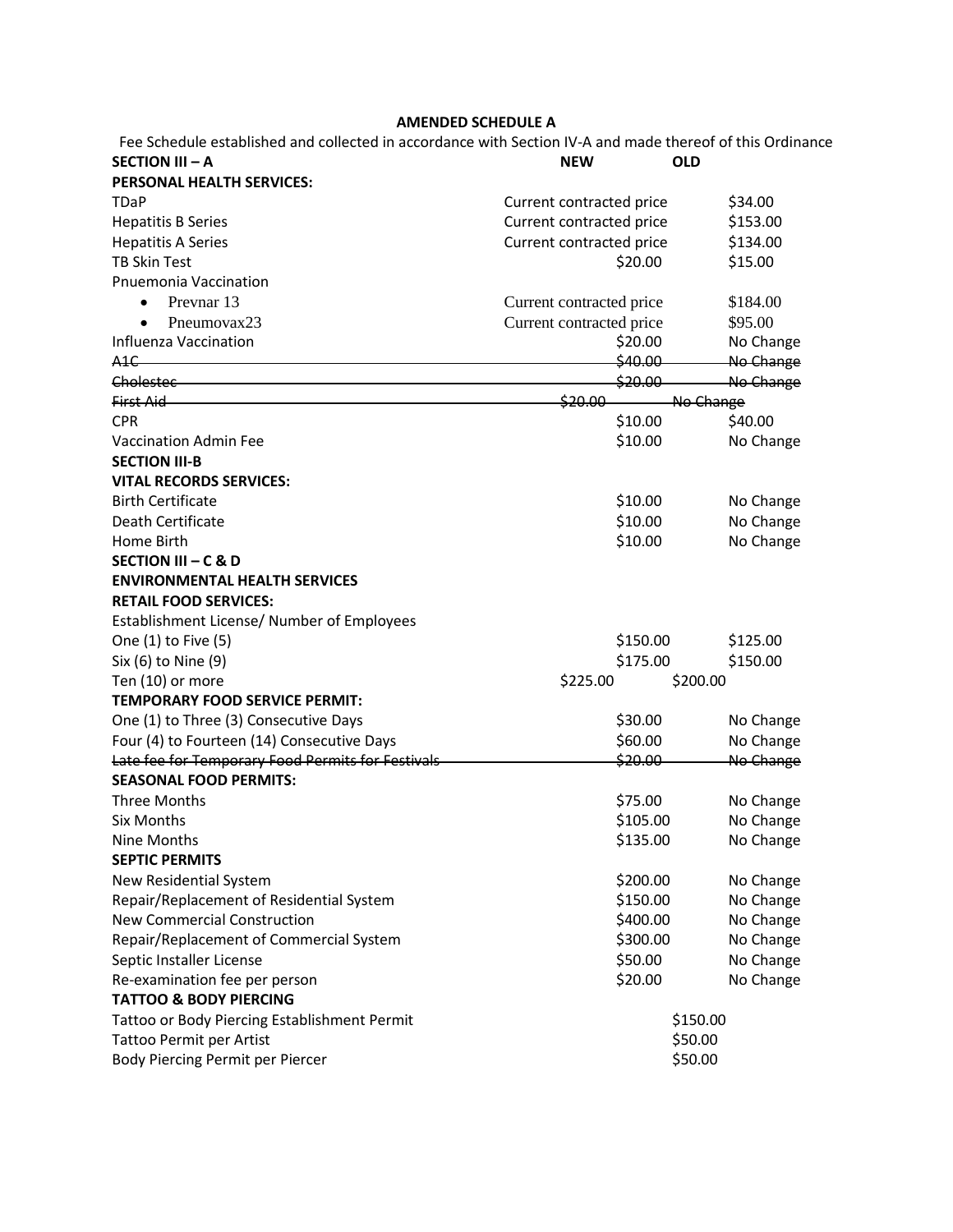### **RABIES**

Animal Head Shipment to ISDH Rabies Lab \$20.00

### **SECTION IIII – E**

Late Fee: assessed on any permit not renewed by the expiration date \$25.00. Daily Late Fee: Should a permit not be renewed by the expiration date, \$10.00 additionally per day, will be assessed each late permit fee, in addition to the original \$25.00 late fee.

\*Administrative Fines:

- A. When the Health Officer finds that an individual has violated, or continues to violate, any provision of an Ordinance, permit, or order issued hereunder, or any other Standard or Requirement, the Health Officer may issue a fine in an amount not to exceed \$2,500.00 per violation, per day. The assessment of administrative fines on a per-violation, per-day basis shall be at the discretion of the Health Officer. In the case where violations of monthly or other long-term violations are documented, fines shall be assessed for each day during the period of violation.
- B. Unpaid charges, fines, and penalties shall, after sixty (60) calendar days, be assessed an additional penalty of twenty-five percent (25%) of the unpaid balance, and interest shall accrue thereafter at a rate of 3 percent (3.0%) per month. A lien against the User's property shall be sought for unpaid charges, fines, and penalties. Any individual subject to a charge, fine, or penalty hereunder shall, in addition, pay all reasonable attorney fees incurred by Tipton County and/or Tipton County Health Department in enforcing or collecting such charges, fines, or penalties.

Motion by Commissioner Cline to approve Ordinance BOC2021-07. Second by Commissioner Powell. Motion carries.

# **Precinct Redistricting - Amended Corrected Order**

Motion by Commissioner Cline to rescind the Order to Redraw Voter District Lines passed on November 24, 2021 and to accept the new one. Second by Commissioner Powell. Motion carries.

# **Chamber of Commerce – Kegan Schmicker**

Mr. Schmicker stated that 20 people had attended the 'so you want to be an elected official' event. He requested that the Commissioners provide \$75,000 of a \$151,000 contract to brand Tipton County. Commissioner Powell stated that it is a lot of money and that he has a meeting with Marlon Webb to discuss the matter. Mr. Schmicker stated that there would be an reoccurring expense, in addition to the initial start-up. Commissioner Cline stated that the Soy Bean Council had just gone through the process and that she would talk to them. The matter was tabled.

# **Minutes for November 8, 2021**

Motion by Commissioner Powell to approve the minutes for November 8, 2021, as presented. Second by Commissioner Cline. Motion carries.

# **Minutes for November 22, 2021**

Motion by Commissioner Clinel to approve the minutes for November 22, 2021, as presented. Second by Commissioner Powell. Motion carries.